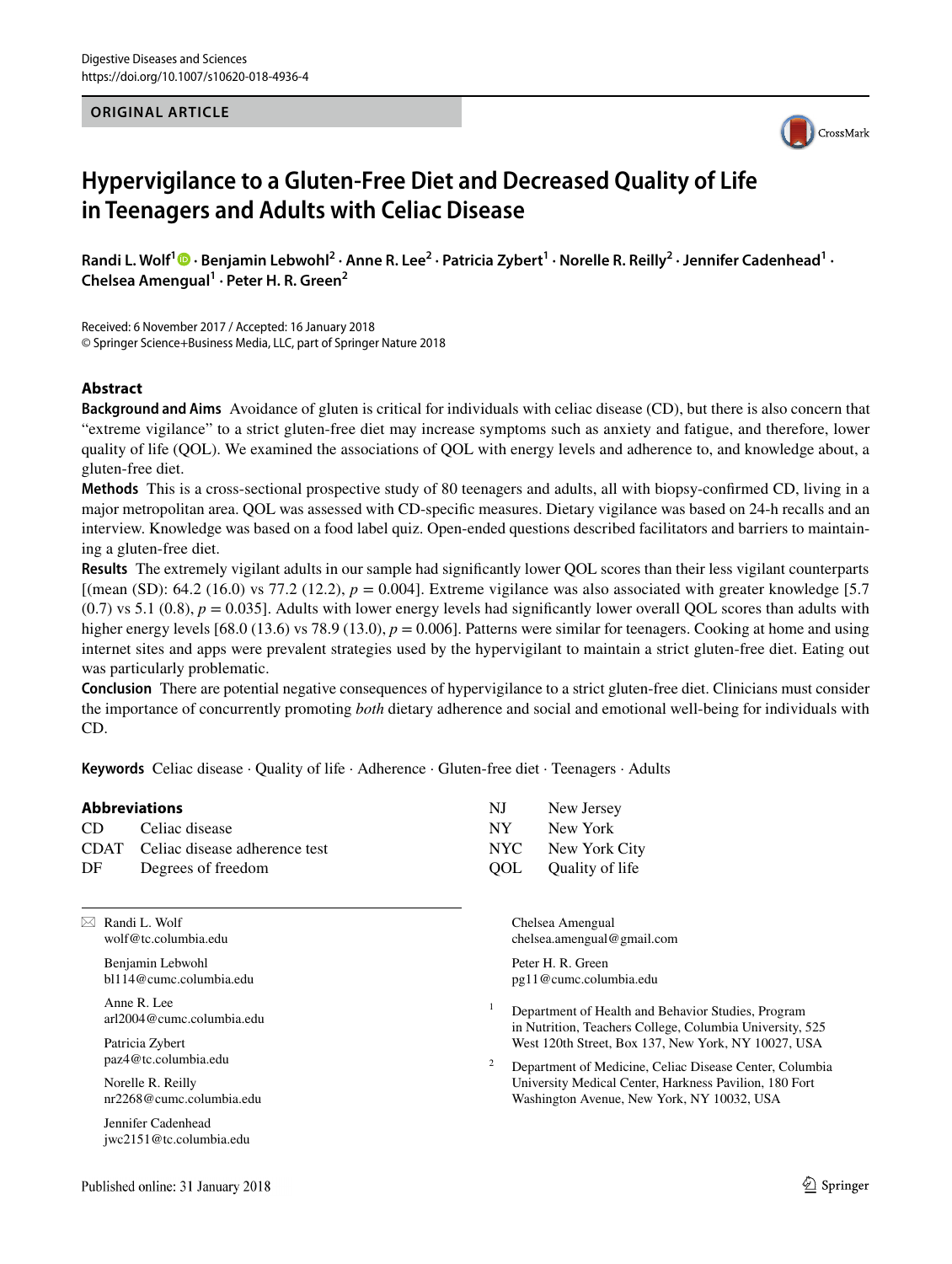| <b>RDN</b> |  | Registered dietitian nutritionist |
|------------|--|-----------------------------------|
|------------|--|-----------------------------------|

GF Gluten free

## **Introduction**

Celiac disease (CD) is an autoimmune disorder featuring duodenal villous atrophy triggered by dietary gluten, a protein present in wheat, barley, and rye. CD affects multiple systems in the body and can manifest with a variety of symptoms, including diarrhea, abdominal pain, peripheral neuropathy, anemia, and infertility [\[1,](#page-9-0) [2](#page-9-1)]. The prevalence of CD has increased up to fvefold in the United States since 1950, and diagnosis rates continue to rise, a consequence of parallel trends of increased prevalence and improved awareness and testing [[3–](#page-9-2)[5\]](#page-10-0).

Current guidelines for the management of CD specify lifelong adherence to a strict gluten-free diet [[6,](#page-10-1) [7\]](#page-10-2). For the majority of patients, strict avoidance of gluten is the only treatment proven to result in clinical, serologic, and histo-logic improvement [\[8](#page-10-3)[–10](#page-10-4)]. Observational studies using duodenal mucosal healing as a marker suggest that adherence to a gluten-free diet can decrease risk of long-term complications such as osteoporotic fracture and lymphoproliferative malignancy [[11](#page-10-5), [12](#page-10-6)].

Since the level at which gluten is harmless is not known for the individual with CD, avoidance of all gluten (from food, beverages medications, and supplements) is the current standard of care [[6](#page-10-1), [7\]](#page-10-2). Managing such a restrictive diet is challenging, and treatment burden can be high [\[13](#page-10-7)[–17](#page-10-8)]. Individuals with CD must learn what foods to eat, what foods to avoid, hidden sources of gluten, and how to navigate a complex food environment and a lifetime of social situations.

While better adherence to a gluten-free diet has been associated with better quality of life  $(QOL)$  [[18–](#page-10-9)[22](#page-10-10)], there is also concern that "extreme vigilance" to a gluten-free diet may increase symptoms, such as anxiety and fatigue, and, therefore, lower QOL. In other words, there may be a cost to hypervigilance for some individuals with CD when following a strict gluten-free diet.

This study examines the associations of CD-specifc QOL with energy level and adherence to, and knowledge about, a gluten-free diet. We also explore specifcs of how QOL may be affected by describing qualitative barriers and facilitators to maintaining a gluten-free diet. Our purpose is to inform future nutrition education strategies which can promote a strict gluten-free diet while helping to maximize QOL for teenagers and adults with CD.

### **Methods**

## **Design**

We performed a cross-sectional prospective study of adult and teenaged patients with CD, focusing on QOL and its correlates. The study was approved by the Institutional Review Boards at the Columbia University Medical Center and at Teachers College Columbia University.

## **Setting and Participants**

The study was conducted at the Celiac Disease Center of Columbia University in New York City. Inclusion criteria required that participants be at least 13 years of age, self-report a duodenal biopsy-confirmed diagnosis of  $CD \geq 1$  year prior, and be willing to participate in three visits (one in person and two via telephone) over a 1-month period. We considered 13–17 year olds to be teenagers and those 18 years and older to be adults. Exclusion criteria included serum or self-diagnosed CD (without biopsy), a CD diagnosis  $< 1$  year prior, and age  $< 13$  years old. The teenagers received a \$25 Amazon gift card for their participation.

## **Enrollment**

Enrollment occurred between March and August 2016. Our target goal was 30 adults and 30 teenagers. Enrollment exceeded our expectations. All affiliates (~ 5000 members) of the Celiac Disease Center of Columbia University (which includes a mix of patients, family members, and those with an interest in CD) were emailed initially asking about their interest in the study. Two additional follow-up emails specifically targeted teenagers. Those interested were assessed for eligibility by telephone. Among the 123 respondents to the email invitation (78 adults; 45 teenagers), 43 were ineligible (28 adults, 15 teenagers) and 80 were eligible and enrolled (50 adults and 30 teenagers). Among the 28 ineligible adults, 6 were ineligible due to not having a duodenal biopsy to confrm CD, 20 for never scheduling an appointment, and 2 for other reasons. Among the 15 ineligible teenagers, 11 were ineligible for not having a duodenal biopsy to confrm CD, 3 for never scheduling an appointment, and 1 for other reasons.

## **Data Collection and Measures**

## **Demographic and Medical History Variables**

Age (date of birth), gender (male, female), self-described ethnicity (Hispanic, non-Hispanic), self-described race (White, African-American, Asian, Other), education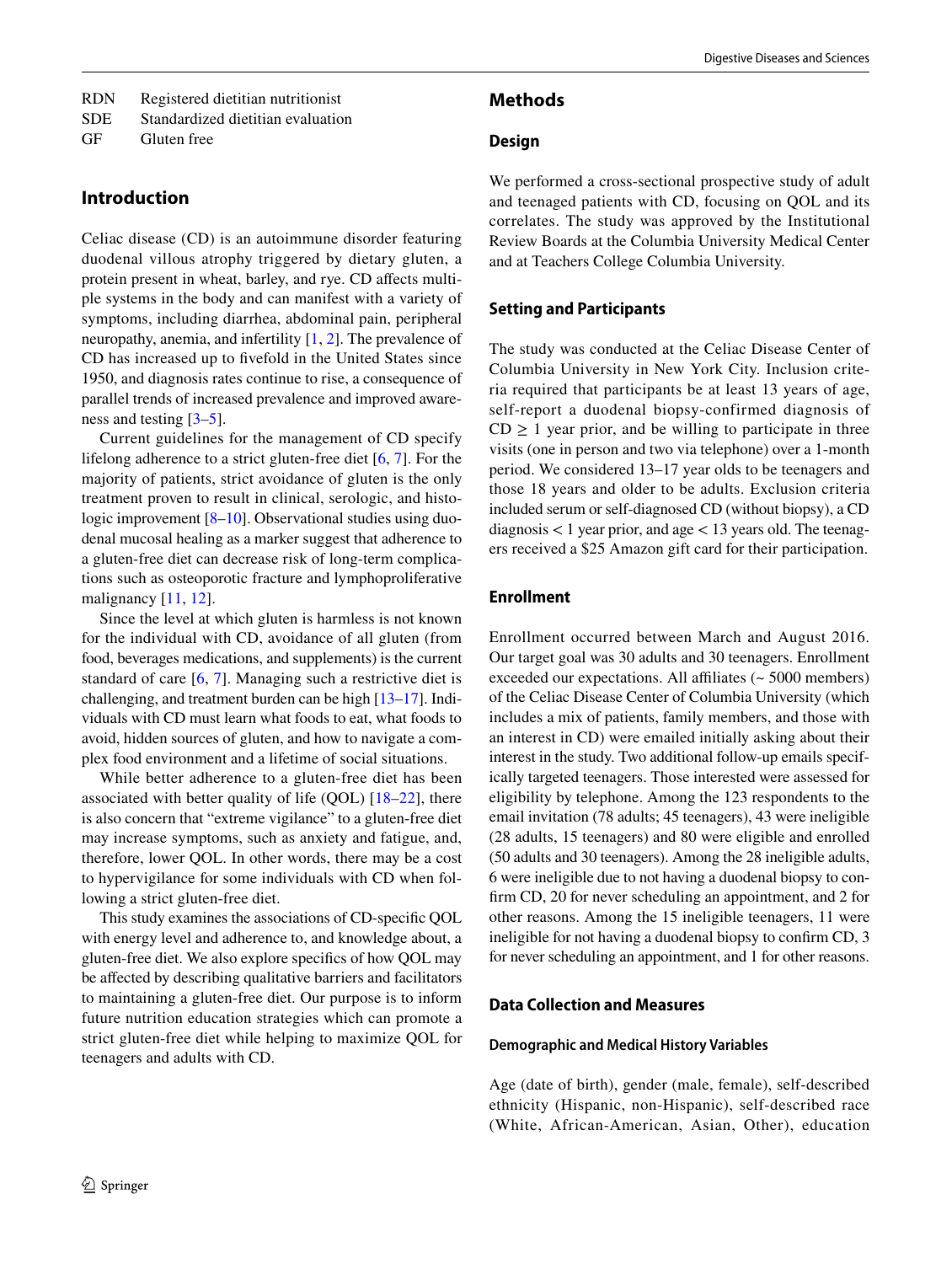(highest level/grade achieved), and home residence (based on zip code) were assessed. Medical history variables included years since CD diagnosis, affiliation of their gastroenterologist (Celiac Center of Columbia University vs Other), and visits with a registered dietitian, now referred to as a registered dietitian nutritionist (RDN) (currently, once only, more than once, never).

#### **Celiac Disease‑Specifc Quality of Life**

#### **CDQOL**

CD-specifc quality of life (CDQOL) in adults was assessed using a 20-item validated survey instrument [\[23\]](#page-10-11). Participants answered questions with Likert scales where  $1 = not$ at all,  $2 =$  slightly,  $3 =$  moderately,  $4 =$  quite a bit, and  $5 = a$  great deal. Answers were transformed and combined to obtain an overall score and four clinically relevant subscales: dysphoria (4 items), limitations (9 items), health concerns (5 items), and inadequate treatment (2 items). Dysphoria items measured the extent to which individuals feel depressed, frightened, or overwhelmed by CD. Limitation items measured the extent to which individuals feel limited by CD when eating out with others, socializing, and traveling. Health concern items measured the extent to which individuals feel worried about long-term health outcomes of CD for themselves or other family members. Inadequate treatment items measured the extent to which individuals feel there are enough treatment options for their CD. Each fnal score had a possible range of 0–100 with higher scores suggesting a higher degree of QOL.

#### **CDPQOL**

CD-specifc pediatric quality of life (CDPQOL) in teenagers was assessed using a 17-item validated survey instrument [\[24\]](#page-10-12). Participants answered questions with Likert scales where  $0 =$  never,  $1 =$  almost never,  $2 =$  sometimes,  $3 =$  often,  $4 =$  almost always. Answers were transformed and combined to obtain an overall score and four clinically relevant subscales: social (7 items), uncertainty (3 items), isolation (4 items), and limitations (3 items). Social items measured self-esteem and the extent to which individuals feel they are not understood or a burden. Uncertainty items measured the extent to which individuals are worried about college, their future, and getting older with CD. Isolation items measured the extent to which individuals feel diferent from their family and friends because of their CD. Limitation items measured the extent to which individuals avoid parties or feel nervous about eating at a friend's house. Each fnal score had a possible range of 0–100 with higher scaled scores suggesting a higher degree of QOL.

#### **Dietary Adherence and Vigilance**

Dietary adherence was assessed using the Standardized Dietitian Evaluation (SDE) instrument [[25\]](#page-10-13) which utilizes evaluations from trained Masters students in nutrition. Three 24-h dietary recalls collected over a 1-month period and an interview were reviewed for quantity and frequency of gluten exposure (e.g., uses celiac-friendly restaurants or asks thorough questions when dining out, has eliminated crosscontamination potential in kitchen.) each recorded on a 6 point Likert scale ranging from 1 (excellent adherence) to 6 (not currently following a gluten-free diet).

Participants were divided into two groups: the "extremely vigilant" and the "less vigilant." Participants that received an excellent adherence score for all 3 days of 24 h dietary recalls were considered to be "extremely vigilant" (i.e., only scores of 1 for all categories). All others were considered to be "less vigilant" (scores of 2–6 for any of the categories on any of the 3 days of 24 h dietary recalls).

#### **Energy Level**

One item from the Celiac Disease Adherence Test (CDAT) [[25\]](#page-10-13) was used to classify participant's energy level. Participants were asked the extent to which they were bothered by low energy over the past 4 weeks with  $1 =$  none of the time,  $2 =$  a little of the time,  $3 =$ some of the time,  $4 =$ most of the time, and  $5 =$  all of the time. Those who responded  $\geq 3$  were considered to have "lower energy" and those who responded 1 or 2 were considered to have "higher energy."

#### **Knowledge**

Knowledge about gluten-containing ingredients was assessed with a food label quiz developed by Leffler et al. [[25](#page-10-13)]. Participants were shown a modifed food label and asked to identify ingredients that contained or possibly contained gluten. Individuals received 1 point for each of the 6 (out of 22) ingredients correctly identifed as potentially containing gluten. Scores could range from 0 (lower knowledge) to 6 (higher knowledge).

#### **Facilitators and Barriers**

To assess barriers, participants were asked, "What do you see as the major challenges to following a strict gluten free diet?" To assess facilitators, participants were asked, "What do you see as the things that help make it easy to follow a strict gluten free diet?" Interviewers allowed participants to spontaneously report whatever came to mind and then probed to elicit further detail. All handwritten notes were analyzed for major themes according to the methodology described by Braun and Clarke [\[26](#page-10-14)]. Sample responses were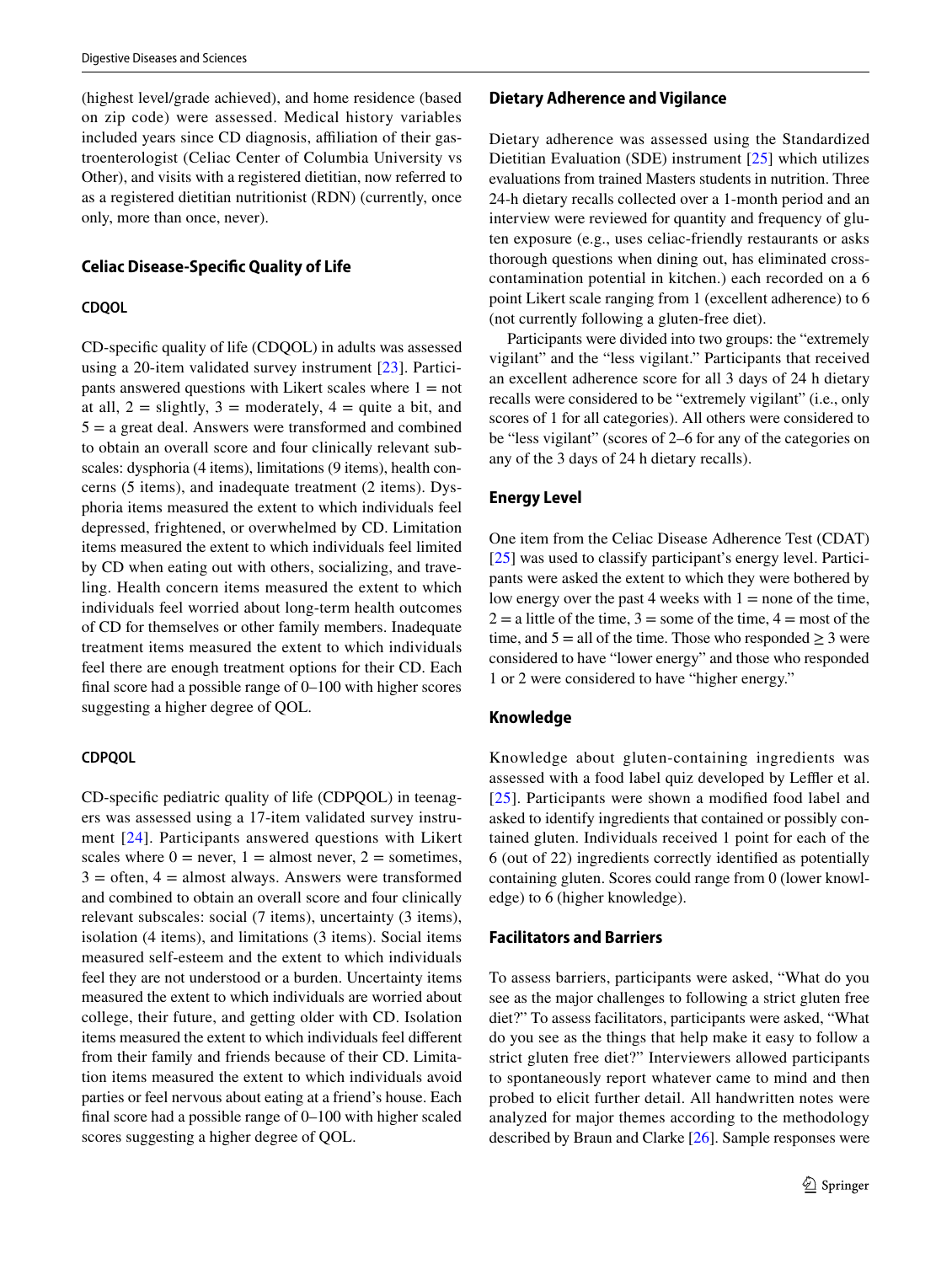selected as representative of each theme. Some common themes were apparent immediately (e.g., dislikes having to ask questions, worrying about cross-contamination). Others emerged after multiple readings. Some themes, not necessarily common, were highlighted because of extreme specifcity (e.g., lack of labels for medications, makeup as a barrier; other family members with CD as a facilitator).

## **Statistical Analysis**

Means and standard deviations are presented for continuous data, frequencies, and percentages for categorical data. T-tests were used to assess group diferences in QOL, knowledge, and/or adherence between those with higher versus lower energy levels and those that were extremely versus less vigilant in following a strict gluten-free diet. Barriers and facilitators are described with sample responses. Chi-square tests with continuity correction were used to assess group diferences in frequency of barrier and facilitator themes.

<span id="page-3-0"></span>**Table 1** Demographic and patient characteristics of study sample

Adults and teenagers were analyzed separately. We considered  $p < 0.05$  as statistically significant.

## **Results**

#### **Characteristics of Study Sample**

Table [1](#page-3-0) shows the characteristics of our study sample of 50 adults and 30 teenagers. For adults, the mean age was 50.7 years and mean years since diagnosis was 11.7. The sample of adults was mostly female (84.0%), white (94.0%), with 68% holding college or advanced degrees. The majority resided in New Jersey (NJ) (38.0%) or New York City (NYC) (34.0%) and had gastroenterologists afliated with the Celiac Center at Columbia University (82.0%). Only 16% were currently seeing a RDN. For teenagers, the mean age was 15.7 and mean years since diagnosis was 6.0. The sample of teenagers was also mostly female (80%) and white (96.7%). The majority (73.3%) were still in high school.

|                                                  | Adults ( $n = 50$ ) | Teenagers ( $n = 30$ ) |
|--------------------------------------------------|---------------------|------------------------|
| Age, mean (SD)                                   | 50.7 (17.8)         | 15.7(1.5)              |
| BMI, mean (SD)                                   | 23.3(3.4)           | 20.0(2.4)              |
| Years since diagnosis, mean (SD)                 | 11.7(10.8)          | 6.0(4.6)               |
| $1 - 4$                                          | 8(16.3)             | 14(46.7)               |
| $5 - 10$                                         | 21 (42.9)           | 10(33.3)               |
| >10                                              | 20(40.8)            | 6(20.0)                |
| Female gender $(n, %)$                           | 42(84.0)            | 24(80.0)               |
| Race $(n, \%)$                                   |                     |                        |
| White                                            | 47 (94.0)           | 29 (96.7)              |
| Other                                            | 3(6.0)              | 1(3.3)                 |
| Education                                        |                     |                        |
| Middle school                                    |                     | 7(23.3)                |
| High school                                      | 4(8.0)              | 22(73.3)               |
| Some college                                     | 12(24.0)            | 1(3.3)                 |
| College graduate                                 | 14(28.0)            |                        |
| Postgraduate                                     | 20(40.0)            |                        |
| Residence (based on zip code) $(n, %)$           |                     |                        |
| NJ                                               | 19(38.0)            | 10(33.3)               |
| <b>NYC</b>                                       | 17(34.0)            | 8(26.7)                |
| Westchester                                      | 9(18.0)             | 7(23.3)                |
| Others (NYS, CT LI)                              | 5(10.0)             | 5(16.7)                |
| Gastroenterologist affiliated with Celiac Center | 41(82.0)            | 23(76.7)               |
| Visits with RDN                                  |                     |                        |
| <b>RDN</b> currently                             | 8(16.0)             | 8(26.7)                |
| RDN past only (once)                             | 25(50.0)            | 11(36.7)               |
| RDN past only (more than once)                   | 12(24.0)            | 2(6.7)                 |
| RDN never                                        | 5(10.0)             | 9(30.0)                |

*BMI* body mass index, *NJ* New Jersey, *NYC* New York City, *NYS* New York State, *CT* Connecticut, *LI* Long Island, *RDN* Registered Dietitian Nutritionist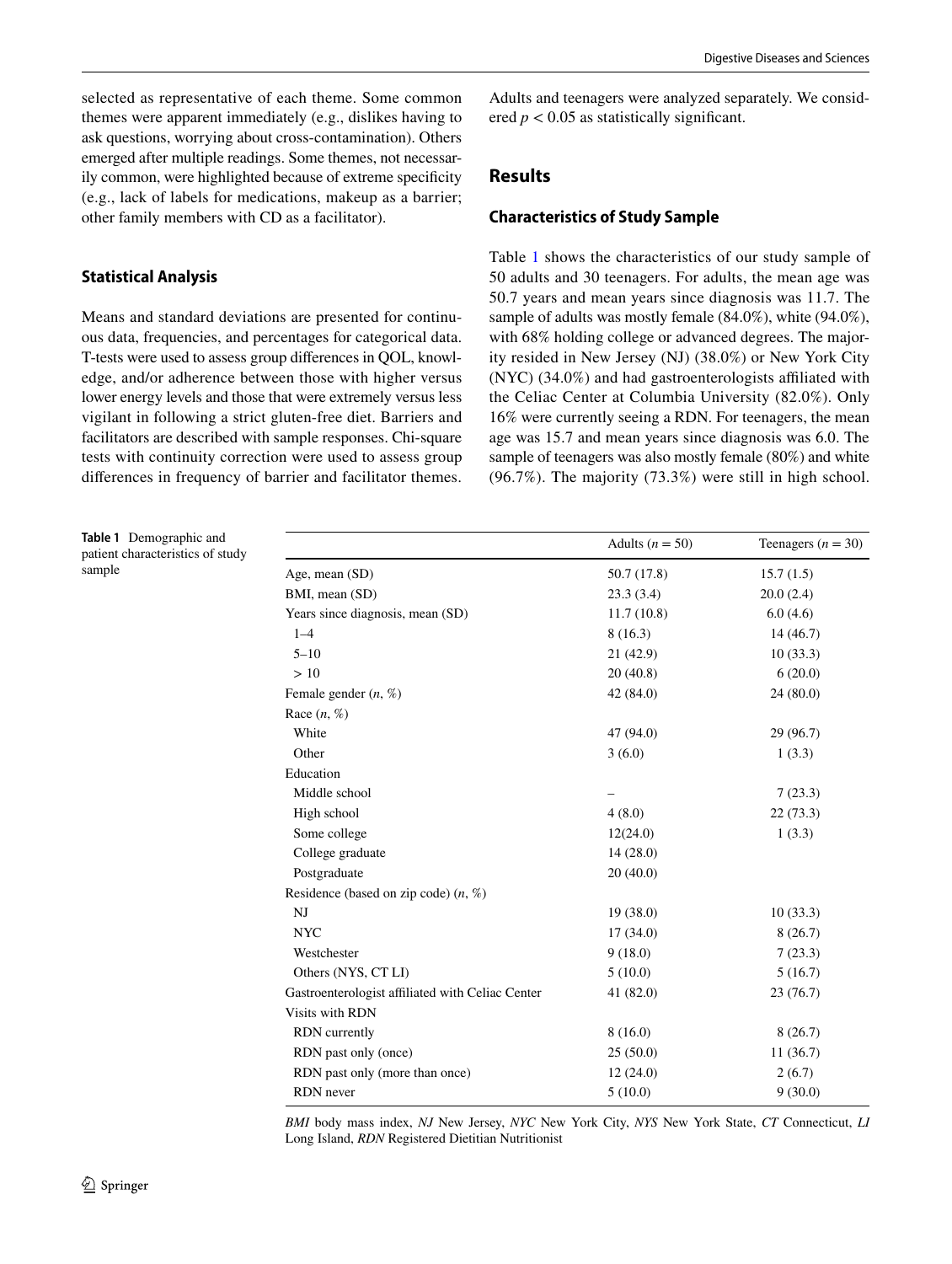Most resided in NJ (33.3%) or NYC (26.7%) and had gastroenterologists afliated with the Celiac Center of Columbia University (76.7%). A little over one-quarter were currently seeing an RDN.

## **Diferences in CD‑Specifc QOL, Knowledge, and Adherence by Energy Level**

Table [2](#page-4-0) shows diferences in CD-specifc QOL, knowledge, and adherence by energy level. For adults, the overall mean (SD) CDQOL score was 74.1 (14.2) which corresponds to a good QOL [\[23\]](#page-10-11). Adults with lower energy levels had signifcantly lower overall CD-specifc QOL scores than adults with higher energy levels [68.0 (13.6) vs 78.9 (13.0),  $p = 0.006$ . A similar pattern was seen for 2 of the 4 subscales. Thus, for adults, lower energy level was associated with more dysphoria ( $p = 0.024$ ) and more reported limitations ( $p = 0.002$ ). Adults with lower energy level also displayed greater knowledge  $(5.6 (0.6)$  vs  $5.0 (0.9)$ ,  $p = 0.012$ ).

For teenagers, the overall mean (SD) CDPQOL score was 70.1 (14.9) which also corresponds to a good QOL [[24](#page-10-12)]. Those with lower energy levels had signifcantly lower overall CDPQOL scores than teens with higher energy levels (59.2 (16.7) vs 73.5 (13.0), *p* = 0.024). A similar pattern was seen for 2 of the 4 subscales (social and isolation). Thus, for teenagers, lower energy levels were associated with more social concerns  $(p = 0.026)$  and greater feelings of isolation  $(p = 0.017)$ . Teenagers with lower energy levels also displayed greater knowledge (5.4 (0.5) vs 4.7 (0.9), *p* = 0.057), although this association was not statistically signifcant.

## **Diferences in CD‑Specifc QOL and Knowledge by Dietary Vigilance Level**

Table [3](#page-5-0) shows differences in CD-specific QOL and knowledge by level of dietary vigilance. Extremely vigilant adults  $(n = 12)$  had significantly lower overall QOL scores and subscales than adults who were less vigilant [64.2 (16.0) vs 77.2 (12.2),  $p = 0.004$ . Adults that were extremely vigilant displayed more dysphoria ( $p = 0.016$ ), more reported limitations ( $p = 0.004$ ), and more concerns about inadequate treatment ( $p = 0.012$ ). At the same time, extreme vigilance was also associated with greater knowledge [5.7 (0.7) vs 5.1  $(0.8)$ ,  $p = 0.035$ ]. The same patterns were not evident among teenagers among whom there were no signifcant diferences by level of dietary vigilance.

## **Barriers and Facilitators**

Table [4](#page-6-0) summarizes major themes that arose from the openended barrier and facilitator questions about maintaining a strict gluten-free diet. Sample responses for each theme are shown in Tables [5](#page-7-0) (barriers) and [6](#page-8-0) (facilitators). Barrier responses fell into two main categories: those related

<span id="page-4-0"></span>

|  | <b>Table 2</b> Celiac disease-specific quality of life $(QOL)^a$ , knowledge <sup>b</sup> , and adherence <sup>c</sup> in adults and teenagers by energy level |  |  |  |
|--|----------------------------------------------------------------------------------------------------------------------------------------------------------------|--|--|--|
|--|----------------------------------------------------------------------------------------------------------------------------------------------------------------|--|--|--|

| Adults                 | Higher energy $(n = 28)$ | Lower energy $(n = 22)$ | Total $(n = 50)$ | t      | $\boldsymbol{p}$ |
|------------------------|--------------------------|-------------------------|------------------|--------|------------------|
| Overall CD-QOL (0-100) | 78.9 (13.0)              | 68.0 (13.6)             | 74.1 (14.2)      | 2.9    | 0.006            |
| Subscales              |                          |                         |                  |        |                  |
| Dysphoria              | 95.1(9.1)                | 88.1 (12.2)             | 92.0(11.0)       | 2.3    | 0.024            |
| Limitations            | 76.4 (16.5)              | 61.1(16.8)              | 69.7 (18.2)      | 3.2    | 0.002            |
| Health concerns        | 71.8 (18.7)              | 66.8(20.7)              | 69.6(19.5)       | 0.9    | 0.377            |
| Inadequate treatment   | 74.6 (22.7)              | 61.9(27.9)              | 69.0(25.7)       | 1.8    | 0.084            |
| Knowledge              | 5.0(0.9)                 | 5.6(0.6)                | 5.2(0.8)         | $-2.6$ | 0.012            |
| Adherence (SDE)        | 1.4(0.5)                 | 1.2(0.2)                | 1.3(0.4)         | 2.0    | 0.056            |
| Teenagers              | Higher energy $(n = 23)$ | Lower energy $(n = 7)$  | Total $(n = 30)$ | t      | $\boldsymbol{p}$ |
| Overall CDPOOL         | 73.5(13.0)               | 59.2 (16.7)             | 70.1 (14.9)      | 2.4    | 0.024            |
| Subscales              |                          |                         |                  |        |                  |
| Social                 | 73.6(15.1)               | 58.2 (15.1)             | 70.0(16.3)       | 2.4    | 0.026            |
| Uncertainty            | 69.6(21.1)               | 67.9(12.2)              | 69.2(19.2)       | 0.2    | 0.841            |
| Isolation              | 78.5 (12.9)              | 59.8 (27.4)             | 74.2 (18.6)      | 2.5    | 0.017            |
| Limitations            | 70.3(21.3)               | 52.4(29.5)              | 66.1(24.2)       | 1.8    | 0.086            |
| Knowledge              | 4.7(0.9)                 | 5.4(0.5)                | 4.9(0.9)         | $-2.0$ | 0.057            |
| Adherence (SDE)        | 1.3(0.3)                 | 1.3(0.2)                | 1.3(0.3)         | 0.0    | 0.988            |
|                        |                          |                         |                  |        |                  |

a Higher CDPQOL (adults) or CDPQOL (teenagers) scores and subscales suggest higher degree of QOL; Scales 0–100

b Higher knowledge scores suggest higher knowledge; Scale 0–6

c Higher adherence scores suggest lower adherence; Scale 1–6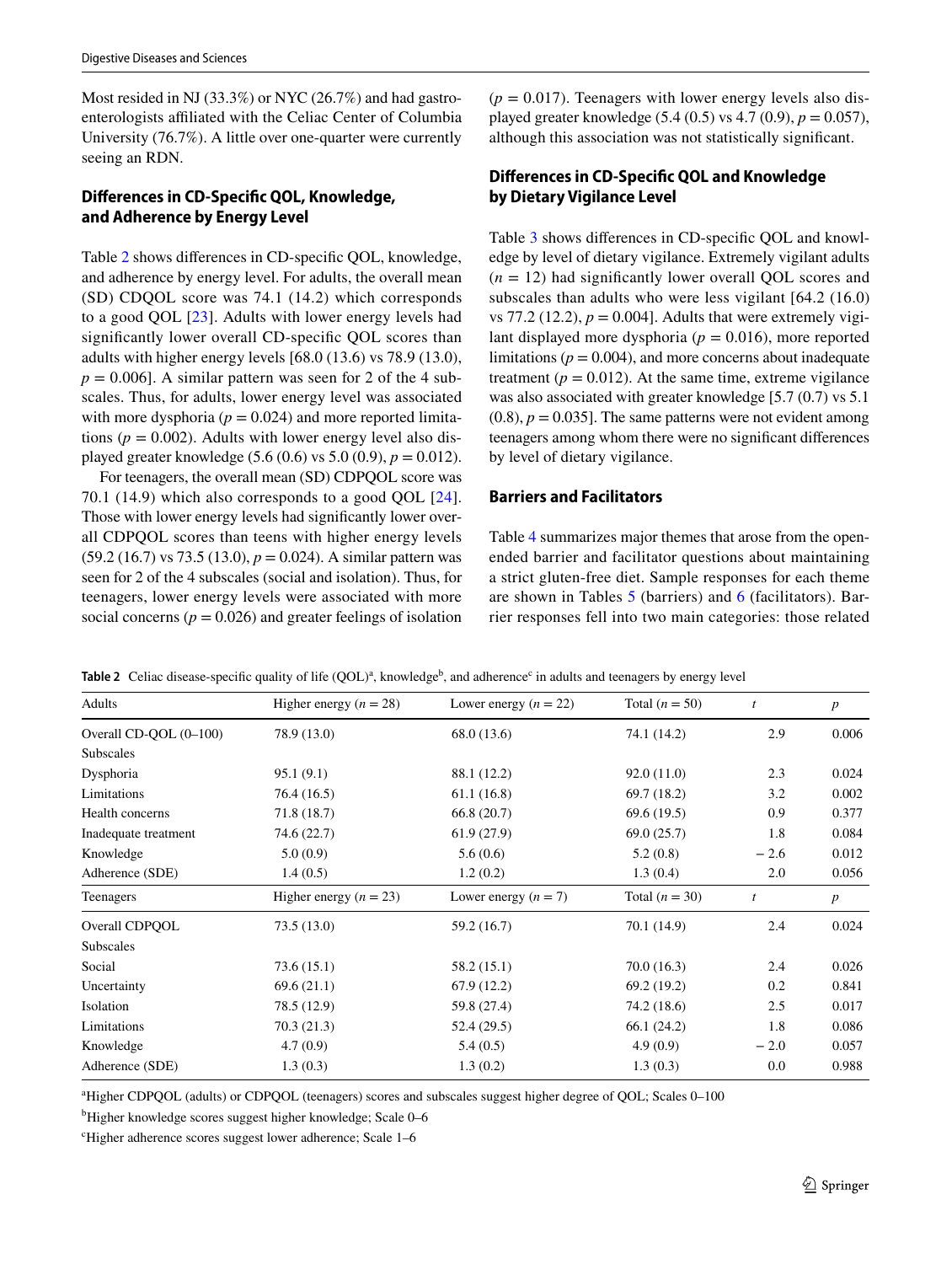| Adults                         | Extremely vigilant<br>$(n = 12)$ | Less vigilant ( $n = 38$ ) | Total $(n = 50)$ | t      | p                |
|--------------------------------|----------------------------------|----------------------------|------------------|--------|------------------|
| Overall CDOOL                  | 64.2(16.0)                       | 77.2 (12.2)                | 74.1 (14.2)      | $-3.0$ | 0.004            |
| Subscales                      | 85.4 (15.8)                      | 94.1 (8.2)                 | 92.0(11.0)       | $-2.5$ | 0.016            |
| Dysphoria                      | 56.7 (18.2)                      | 73.8 (16.3)                | 69.7 (18.2)      | $-3.1$ | 0.004            |
| Limitations                    | 65.0(20.4)                       | 71.1 (19.3)                | 69.6(19.5)       | $-0.9$ | 0.36             |
| Health concerns                | 53.1(25.1)                       | 74.0 (24.0)                | 69.0(25.7)       | $-2.6$ | 0.012            |
| Inadequate treatment knowledge | 5.7(0.7)                         | 5.1(0.8)                   | 5.2(0.8)         | 2.2    | 0.035            |
| Teenagers                      | Extremely vigilant<br>$(n = 7)$  | Less vigilant ( $n = 23$ ) | Total $(n = 30)$ | t      | $\boldsymbol{p}$ |
| Overall CDOPOOL                | 74.6 (14.2)                      | 68.8 (15.2)                | 70.1 (14.9)      | 0.9    | 0.38             |
| <b>Subscales</b>               | 72.5(16.7)                       | 69.3(16.5)                 | 70.0(16.3)       | 0.4    | 0.66             |
| Social                         | 66.7(27.6)                       | 69.9 (16.6)                | 69.2 (19.2)      | $-0.4$ | 0.70             |
| Uncertainty                    | 83.9(7.1)                        | 71.2(20.1)                 | 74.2 (18.6)      | 1.6    | 0.12             |
| Isolation                      | 75.0(15.2)                       | 63.4(26.0)                 | 66.1 (24.2)      | 1.1    | 0.27             |
| Limitations knowledge          | 5.1(0.7)                         | 4.8(0.9)                   | 4.9(0.9)         | 0.9    | 0.39             |

<span id="page-5-0"></span>**Table 3** Celiac disease-specific quality of life  $(QOL)^a$  and knowledge<sup>b</sup> in adults and teenagers by vigilance level

a Higher CD-QOL (adults) or CDPQOL (teenagers) overall scores and subscales suggest higher degree of QOL; Scales 0–100

b Higher knowledge scores suggest higher knowledge; Scale 0–6

to eating out and those related to gluten-free products (or the lack thereof). For adults, the main barriers to eating out included constant worries about cross-contamination (34%), distrust of the gluten-free menu designation (30%), dislike of having to constantly ask questions related to their diet and/ or advocate for safe food (30%), limited restaurant choices  $(24%)$  dismissive or uninformed wait staff  $(22.0%)$ , and the general perception that gluten free is a fad or weight loss diet (16%). Themes related to gluten-free products included missing specifc foods like pizza, bread, or pasta (38%), the added expense of gluten-free options (22%), and the need for better label laws for both food (16%) and pharmaceuticals and makeup (16%). Less common, but described, were concerns about gluten-free foods being unhealthy (12%) and unpalatable (10%). There were no signifcant diferences between the 12 "extremely vigilant" adults and their less vigilant counterparts, but, for nine of twelve barrier themes, percentages were higher among the extremely vigilant. The distribution of barrier themes was similar for teenagers, although adults were more likely to mention lack of label laws (16.0 vs  $0.0\%, \chi^2 = 3.7, df = 1, p = .054$ ).

For adults, the main facilitator themes that emerged were having supportive friends and family (70%), having more gluten-free product options (52%), cooking at home versus eating out (48%), having more gluten-free restaurant options (36%), increased general awareness of the public about CD (26%), and having helpful apps and internet sites (20%). Less common, but described, were facilitators related to having improved label laws (14%), having resources from the Celiac Disease Center or from support groups (10%), and having other family members with CD that related to their needs (4%). The 12 "extremely vigilant" adults were more likely than their less vigilant peers to mention helpful apps/ internet sites (50.0 vs  $10.5\%, \chi^2 = 6.6, df = 1, p = .010$ ) and were nearly signifcantly more likely to mention cooking at home versus eating out (75.5 vs 39.5%,  $\chi^2 = 3.3$ ,  $df = 1$ ,  $p = .069$ ). For nine of ten facilitator themes, percentages were higher among the "extremely vigilant" adults. The distribution of facilitator themes was similar for teens. Adults were nearly signifcantly less likely to mention supportive family/friends (70.0 vs 90.0%,  $\chi^2 = 3.2$ ,  $df = 1$ ,  $p = .072$ ).

In the context of being asked about barriers, 56% of adults and 70% of teens explicitly referenced the adverse social impact of adhering to a gluten-free diet. Words that came up included "misunderstood," "embarrassed," "diferent," "stigmatized," "left out," "awkward," "guilty." Some suspected they were not invited to events or homes because of their dietary restrictions. Others dreaded having to explain their situation to new friends. There was resentment for the fact that they could not be "spontaneous" like their peers and that they often had to bring their own lunch or snacks. Three teens expressed apprehension at having to manage their own diet when they went away to college.

## **Discussion**

This study is the frst we are aware of that highlights the potential negative consequences of hypervigilance to a strict gluten-free diet for individuals with CD. The extremely vigilant adults in our sample (i.e., those who consistently ate at celiac-friendly restaurants, asked thorough questions when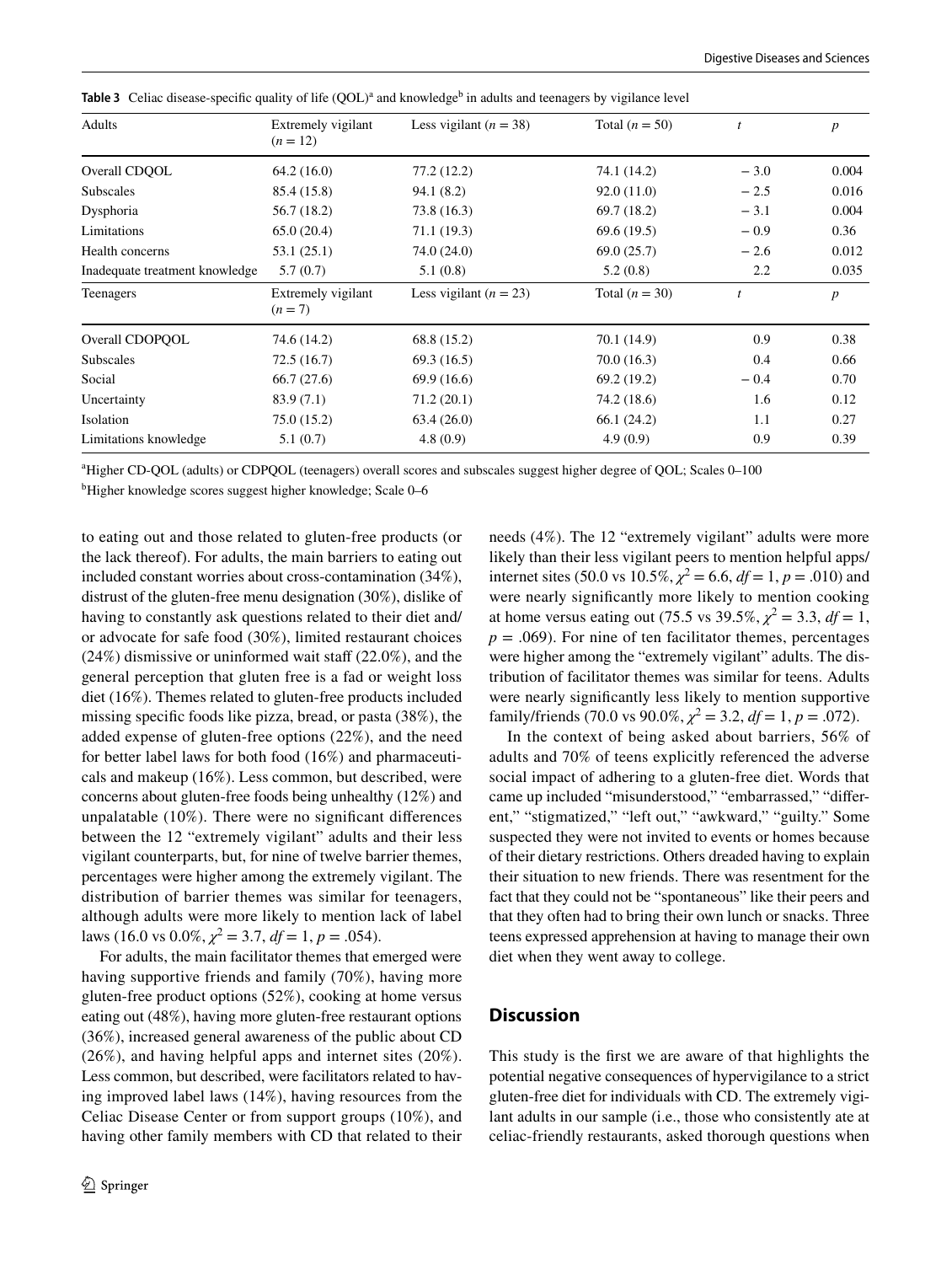<span id="page-6-0"></span>**Table 4** Percentage of respondents mentioning main barrier and facilitator themes for adhering to strict glutenfree (GF) diet (based on qualitative data) for adults and teens: comparison of extremely vigilant (EV) versus less vigilant (LV) respondents

|                                                         | Adults          |         |                   | Teens           |         |       |
|---------------------------------------------------------|-----------------|---------|-------------------|-----------------|---------|-------|
|                                                         | EV <sup>a</sup> | $L V^a$ | Total             | EV <sup>a</sup> | $L V^a$ | Total |
| <b>Barriers</b>                                         |                 |         |                   |                 |         |       |
| Eating out                                              |                 |         |                   |                 |         |       |
| Risk of cross-contamination                             | 41.7            | 31.6    | 34.0              | 28.6            | 43.5    | 40.0  |
| Untrustworthy GF menus                                  | 33.3            | 28.9    | 30.0              | 28.6            | 17.4    | 20.0  |
| Need to ask questions/prepare ahead/advocate            | 33.3            | 28.9    | 30.0              | 42.9            | 30.4    | 33.3  |
| Limited restaurant choices                              | 16.7            | 26.3    | 24.0              | 42.9            | 26.1    | 30.0  |
| Dismissive/uninformed wait staff                        | 33.3            | 18.4    | 22.0              | 0.0             | 13.0    | 10.0  |
| Faddishness undermining seriousness                     | 16.7            | 15.8    | 16.0              | 28.6            | 8.7     | 13.3  |
| Percentage reporting $\geq 1$ eating out theme          | 83.3            | 71.0    | 74.0              | 85.7            | 87.0    | 86.7  |
| GF products                                             |                 |         |                   |                 |         |       |
| Missing specific foods (e.g., pizza, bread, pasta) $aa$ | 41.7            | 36.8    | 38.0              | 57.1            | 39.1    | 43.3  |
| Added expense of GF foods                               | 16.7            | 23.7    | 22.0              | 14.3            | 17.4    | 16.7  |
| Lack of label laws <sup>b</sup>                         |                 | 15.8    | 16.0              | 0.0             | 0.0     | 0.0   |
| Determining gluten in pharmaceuticals/makeup            |                 | 13.2    | 16.0              | 0.0             | 4.3     | 3.3   |
| Unhealthy GF foods                                      | 16.7            | 10.5    | 12.0              | 0.0             | 0.0     | 0.0   |
| Unpalatable GF foods                                    | 0.0             | 13.2    | 10.0              | 14.3            | 13.0    | 13.3  |
| Percentage reporting $\geq 1$ GF products theme         | 75.0            | 71.1    | 72.0              | 71.4            | 47.8    | 53.3  |
| Facilitators                                            |                 |         |                   |                 |         |       |
| Supportive family/friends <sup>b</sup>                  | 83.3            | 65.8    | 70.0              | 85.7            | 91.3    | 90.0  |
| Accessibility of GF products                            | 50.0            | 52.6    | 52.0              | 71.4            | 43.5    | 50.0  |
| Cooking at home versus eating out                       | 75.0            | 39.5    | $48.0^\circ$      | 71.4            | 43.5    | 50.0  |
| Accessibility of GF restaurant options                  | 33.3            | 36.8    | 36.0              | 14.3            | 56.5    | 46.7  |
| Increased general knowledge/awareness                   | 41.7            | 21.1    | 26.0              | 28.6            | 4.3     | 10.0  |
| Helpful apps/internet sites                             | 50.0            | 10.5    | 20.0 <sup>c</sup> | 42.9            | 21.7    | 26.7  |
| Improved labeling                                       | 25.0            | 10.5    | 14.0              | 0.0             | 4.3     | 3.3   |
| Celiac Center or support groups                         | 8.3             | 10.5    | 10.0              | 0.0             | 4.3     | 3.3   |
| Having other family members with celiac disease         | 0.0             | 5.3     | 4.0               | 14.3            | 13.0    | 13.3  |
| Percentage reporting $\geq 1$ facilitators              |                 | 100.0   | 100.0             | 100.0           | 100.0   | 100.0 |

a Adults: pizza (8%), fast food options (16%), bread (10%), beer/vodka (10%), pasta (6%), dessert (4%), breakfast options (6%), Chinese food (10%), Italian food (2%), teens: pizza (13%), snacks (13%), bread (7%), pasta (7%), dessert (7%), breakfast options (3%), Chinese food (3%), Italian food (3%)

<sup>b</sup>Adult versus teen total *p* < .10: lack of label laws  $\chi^2 = 3.7$ , *df* = 1, *p* = .054; supportive family/friends *χ*2 = 3.2, *df* = 1, *p* = .072

<sup>c</sup>EV versus LV *p* < .10: cooking at home versus eating out  $\chi^2 = 3.3$ ,  $df = 1$ , *p* = .069; helpful apps/internet sites  $\chi^2 = 6.6$ ,  $df = 1$ ,  $p = .010$ 

dining out, eliminated cross-contamination potential in their home kitchen.) had significantly lower QOL scores than their less vigilant counterparts. Our qualitative data suggested that cooking at home (as opposed to eating out) and using internet sites and apps to facilitate gluten avoidance were particularly prevalent strategies used by the hypervigilant to maintain a strict gluten-free diet. The qualitative data also highlighted the particulars that make eating out problematic for individuals with CD.

Our fndings are in contrast with several others that found better dietary adherence to be associated with higher QOL scores [[18–](#page-10-9)[21](#page-10-15)] or that found no association [[27,](#page-10-16) [28\]](#page-10-17). Inconsistent fndings may, in part, be due to diferences in quality of life instruments (generic vs CD specifc), diferences in dietary adherence instruments (self-report vs RDN or health professional opinion base on the dietary data), or geographic location. In this study, we used validated celiac-specifc quality of life measures (CDQOL and CDPQOL) and relied on nutrition professionals' opinions about participant's vigilance based on interviews and 24-h recall data (as opposed to self-reported perceptions of subject's own dietary adherence). For example, one participant perceived herself to be extremely vigilant (i.e., reporting that she "never" had gluten over the past month), but her interview and 24-h recalls revealed a major source of cross-contamination (e.g., pulling the croutons off of her Caesar salad before eating it). By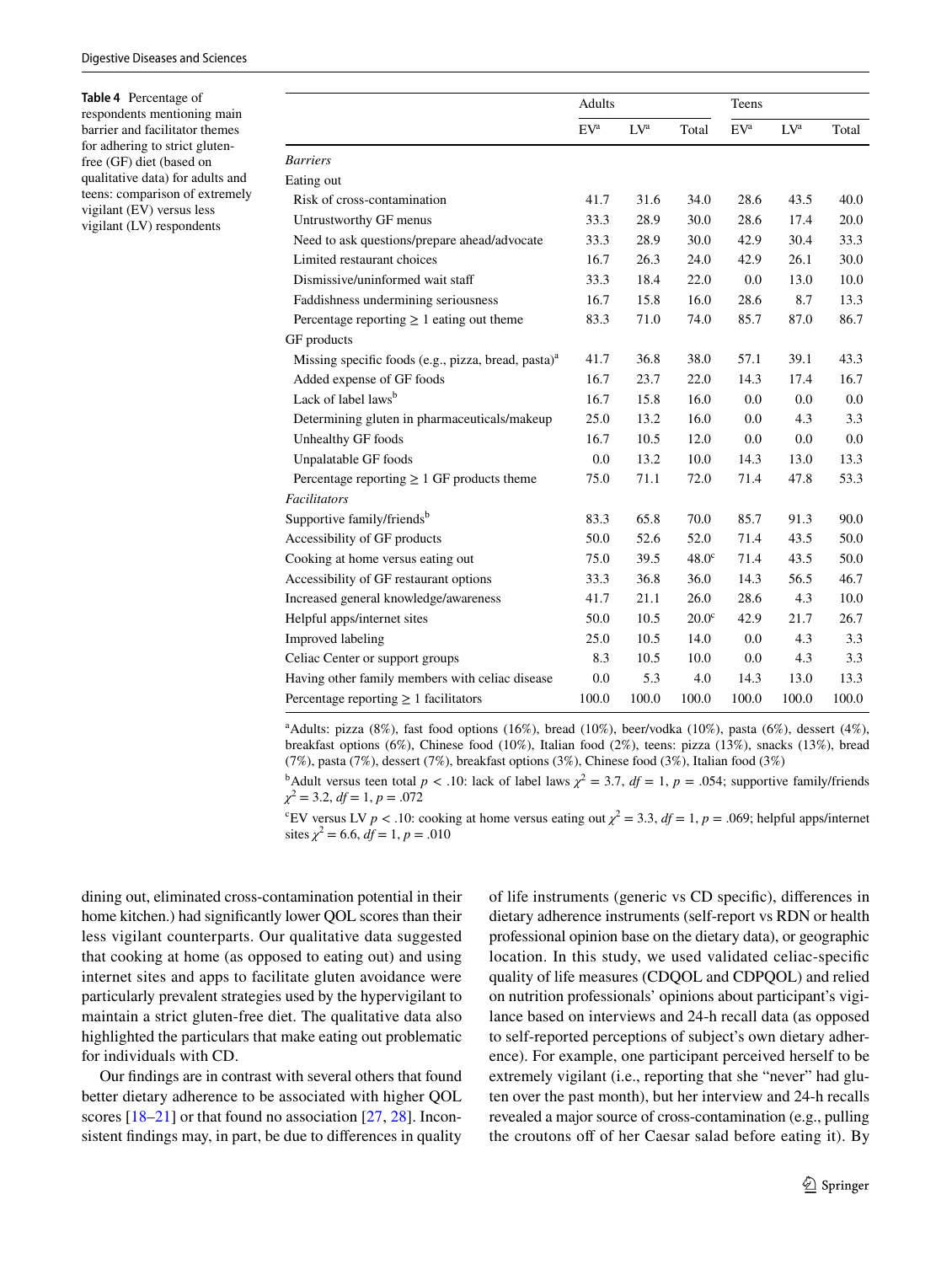<span id="page-7-0"></span>**Table 5** Sample responses for barriers to adhering to strict gluten-free (GF) diet (based on qualitative data)

| Risk of cross-contamination                  | The salad bar was marked as GF but was near croutons and stuff—it mixes!<br>Salad with side of bread or ice cream with cookies can come automatically. Will ask to send<br>back unless obvious the foods did not come in contact                                                                                                                                                                          |
|----------------------------------------------|-----------------------------------------------------------------------------------------------------------------------------------------------------------------------------------------------------------------------------------------------------------------------------------------------------------------------------------------------------------------------------------------------------------|
| Untrustworthy gluten-free menus              | The menu said GF and I got sick most times I was there<br>Many menus will say they are GF but clearly they are not (e.g., a salad that has pita bread,<br>dressing that's not GF                                                                                                                                                                                                                          |
| Need to ask questions/prepare ahead/advocate | You have to constantly be aware, especially in public settings. It feels like you are constantly<br>advocating. Having to be prepared all the time carrying snacks, checking restaurants ahead of<br>time, etc. Keeping other people educated can be exhausting. There is a lot of anxiety going to<br>a restaurant -being in line asking questions—I don't want to hold up the line                      |
| Limited restaurant choices                   | I wish places like Duncan Donuts or Starbucks were more considerate and have gluten free<br>snacks; big chains should have more options<br>I feel like I have to go to same restaurants all the time that I know are safe                                                                                                                                                                                 |
| Dismissive or uninformed wait staff          | For example, I was at pizza restaurant and asked about the fryer. I learned it was used for<br>gluten-containing foods so I didn't order anything fried. Instead, I ordered the GF broccoli<br>pizza and later realized the broccoli was fried. I was upset that the staff wasn't knowledge-<br>able enough to know I shouldn't have had broccoli on the pizza despite having asked a lot of<br>questions |
| Faddishness undermining seriousness          | Restaurants complain that they are providing GF foods to people who don't seem to be consist-<br>ent about needing to eat GF<br>Going out to eat is a problem especially because it's a fad diet and not everyone takes it seri-<br>ously                                                                                                                                                                 |
|                                              | Missing specific foods (e.g., pizza, bread, pasta) I can't find good bread! All are small, bad texture<br>There are some commercial products like goldfish and ice cream cakes that don't yet have a GF<br>option or the GF options don't approximate it                                                                                                                                                  |
| Added expense of gluten-free foods           | My food costs have doubled<br>The cost of gluten free flours for baking are expensive<br>The restaurants that are safe are very expensive                                                                                                                                                                                                                                                                 |
| Lack of label laws                           | It is frustrating that in the US it is often difficult to know if foods/products contain gluten.<br>In South Africa everything is labeled containing gluten/not containing gluten. Ireland also<br>labels everything                                                                                                                                                                                      |
| Safety of pharmaceuticals or makeup          | It's hard finding soaps and shampoos that are GF. In public restrooms, I don't like to use the<br>soap—I'm never sure if should bring own                                                                                                                                                                                                                                                                 |
| Unhealthy gluten-free foods                  | Most gluten free products are junk food and poor diet quality<br>It is difficult to get adequate nutrients on a GF diet, specifically fiber and whole grains                                                                                                                                                                                                                                              |
| Unpalatable gluten-free foods                | Sometimes I don't tell the restaurant I am GF or I get steamed/boiled chicken that is really bad                                                                                                                                                                                                                                                                                                          |

classifying participants' vigilance level based on nutrition professional's opinion, we can more confdently assert that the "extremely vigilant" group were truly those taking the greatest precautions to avoid all sources of gluten.

Our data provide insights into the ways individuals with CD struggle with eating out. Seventy-four percent of adults and 86.7% of teens mentioned one or more barriers to adhering to a gluten-free diet that were related to eating out. The increasing popularity of the gluten-free diet in non-celiac individuals [[29\]](#page-10-18) in the U.S. has created a variety of challenges for those with CD. The seriousness of gluten exposure may now be dismissed at restaurants for being "trendy," forcing CD individuals to advocate even harder. Our fndings are in contrast to those conducted in Europe where the gluten-free diet is recognized, even in restaurants, as a medical necessity for CD [\[18](#page-10-9), [27](#page-10-16)]. Furthermore, while increasing numbers of restaurants offer gluten-free menu options, it

Barrier

is unclear what steps are taken to ensure that food service staff handles food properly and with regular monitoring and quality control. We found the desire to take advantage of increased restaurant options, combined with the distrust of menus and ill-informed wait staf, to be a source of considerable frustration and anxiety for our participants. For those who were extremely vigilant, the frustration is refected in their reliance upon cooking at home as opposed to eating out.

Our qualitative data also provide insights into prevalent facilitators to staying gluten free. Supportive family and friends, increased accessibility of gluten-free products, apps and internet sites, and the benefts of cooking were particularly appreciated. Adults who were extremely vigilant particularly relied upon cooking at home versus eating out, and helpful apps and internet sites, more so than their less vigilant counterparts. We believe identifcation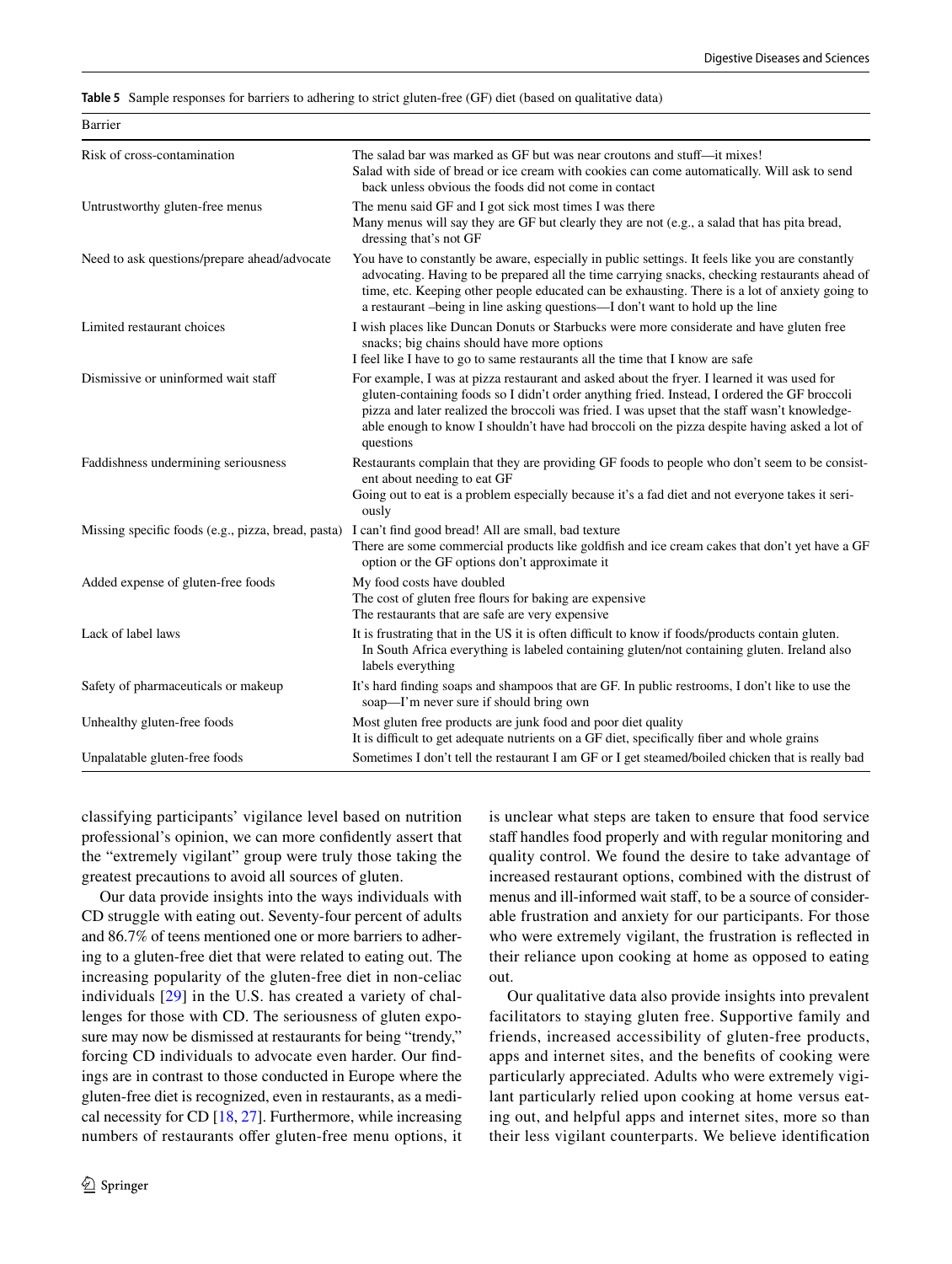<span id="page-8-0"></span>

|  |  |  |  |  |  | Table 6 Sample responses to facilitators to adhering to strict gluten-free (GF) diet (based on qualitative data) |
|--|--|--|--|--|--|------------------------------------------------------------------------------------------------------------------|
|--|--|--|--|--|--|------------------------------------------------------------------------------------------------------------------|

| Facilitators                              |                                                                                                                                                                                                                                                                                                                    |
|-------------------------------------------|--------------------------------------------------------------------------------------------------------------------------------------------------------------------------------------------------------------------------------------------------------------------------------------------------------------------|
| Supportive family and friends             | My family is a big help. We are strictly GF at home—no one is allowed to bring anything gluten<br>into the home<br>My boyfriend has switched to a mostly GF diet<br>My mom calls places ahead to see what I can eat—she'll even go in a restaurant kitchen! My mom<br>is highly skilled at questioning the waiter! |
| Accessibility of GF products              | GF pretzels—years ago they didn't exist!<br>There are just more products now, sections in food stores are larger, the quality and taste are better                                                                                                                                                                 |
| Cooking at home versus eating out         | I cook so I don't have to worry<br>I cook which makes it easier<br>I cook a lot so I have a good sense of what ingredients to ask about at restaurants (e.g., chicken<br>broth)<br>I have always cooked so I just cook differently now and then I know it's safe                                                   |
| Accessibility of GF restaurant options    | Now you can go anywhere and eat out—you can get steak, chicken, GF pasta and pizza. It's gotten<br>a lot easier over the years                                                                                                                                                                                     |
| Increased general knowledge and awareness | Being GF is more known now in big cities. More mainstream. More available<br>Being GF is more common now so people make the connection<br>More restaurants are familiar, especially when traveling                                                                                                                 |
| Helpful apps and internet sites           | <b>FindMeGlutenFree</b><br>Scanning bar codes                                                                                                                                                                                                                                                                      |
| Improved labeling                         | At least labels now say if a product contains wheat<br>Labeling laws now list the common allergies                                                                                                                                                                                                                 |
| Celiac Center or support groups           | Meeting with nutritionists at the Celiac Center and at school provides support<br>My support group, which is no longer together, was helpful adapting to diet. I am very grateful for<br>the network/community                                                                                                     |
| Having other family members with CD       | Most of my family is Celiac so even at extended family gatherings there are a lot of options. I have<br>a cousin with celiac so that makes it more acceptance at family functions. My aunt makes two<br>turkeys on Thanksgiving                                                                                    |

of these facilitators can inform future educational eforts to increase adherence to a gluten-free diet.

Our results suggest the importance of ongoing involvement of a registered dietitian nutritionist (RDN) with celiac patients, involvement that persists beyond the initial diagnosis [[6,](#page-10-1) [7\]](#page-10-2). Conversations to promote dietary adherence and ensure a high quality of life will take time and cannot be done in a single visit. Our data, as well as the literature, suggest that regular dietitian follow-up falls short of guidelines. Of particular concern was that only 16% of adults and 26.7% of teenagers in our sample were currently seeing a RDN. Most had a visit with a RDN when frst diagnosed, but without follow-up. Several had never had a visit with a RDN. Our participants reported relying on the internet for guidance, despite the fact that most popular CD websites have been shown to be insuf-ficiently accurate, comprehensive, or trustworthy [\[30](#page-10-19)]. Lack of insurance and/or limited availability of dietitians specialized in CD were not likely to be problems for our study population. The NIH consensus development conference on CD advised that patients undergo consultation with a skilled RDN and continuous long-term follow-up by a multidisciplinary team. It appears that these guidelines are rarely met among our participants who were contacted via a celiac disease center email list [\[31\]](#page-10-20).

From a clinician's perspective, we believe our findings have clinical relevance. In our study, adults who were extremely vigilant versus less vigilant difered by at least 10 points on the overall CDQOL scale, as well as the dysphoria CDQOL subscale. And those who were extremely vigilant versus less vigilant difered by approximately 20 points on the limitations and inadequate treatment CDQOL subscales. When the CD-QOL instrument was validated, a diference of approximately 10 points lower on the CD-QOL scale was enough to move individuals into a worse category of self-rated health, psychological distress, functional status, or pain. For example, diferences of 10 points on the CD-QOL scale diferentiated those that had low versus mid-level psychological distress; diferences of 20 points on the CD-QOL scale diferentiated those that had low versus highlevel psychological distress. Similar patterns were found for the others scales. Thus, the hypervigilance described in our sample (e.g., bringing their own dishes to restaurants or other homes; thorough and repeated questioning at restaurants) may come with a meaningful and relevant cost.

This study has several limitations. First, it was conducted at a single CD referral center, the sample sizes were small and the population was demographically homogeneous. Second, the design was cross sectional and not longitudinal. While we found that "extreme vigilance" (in adults only)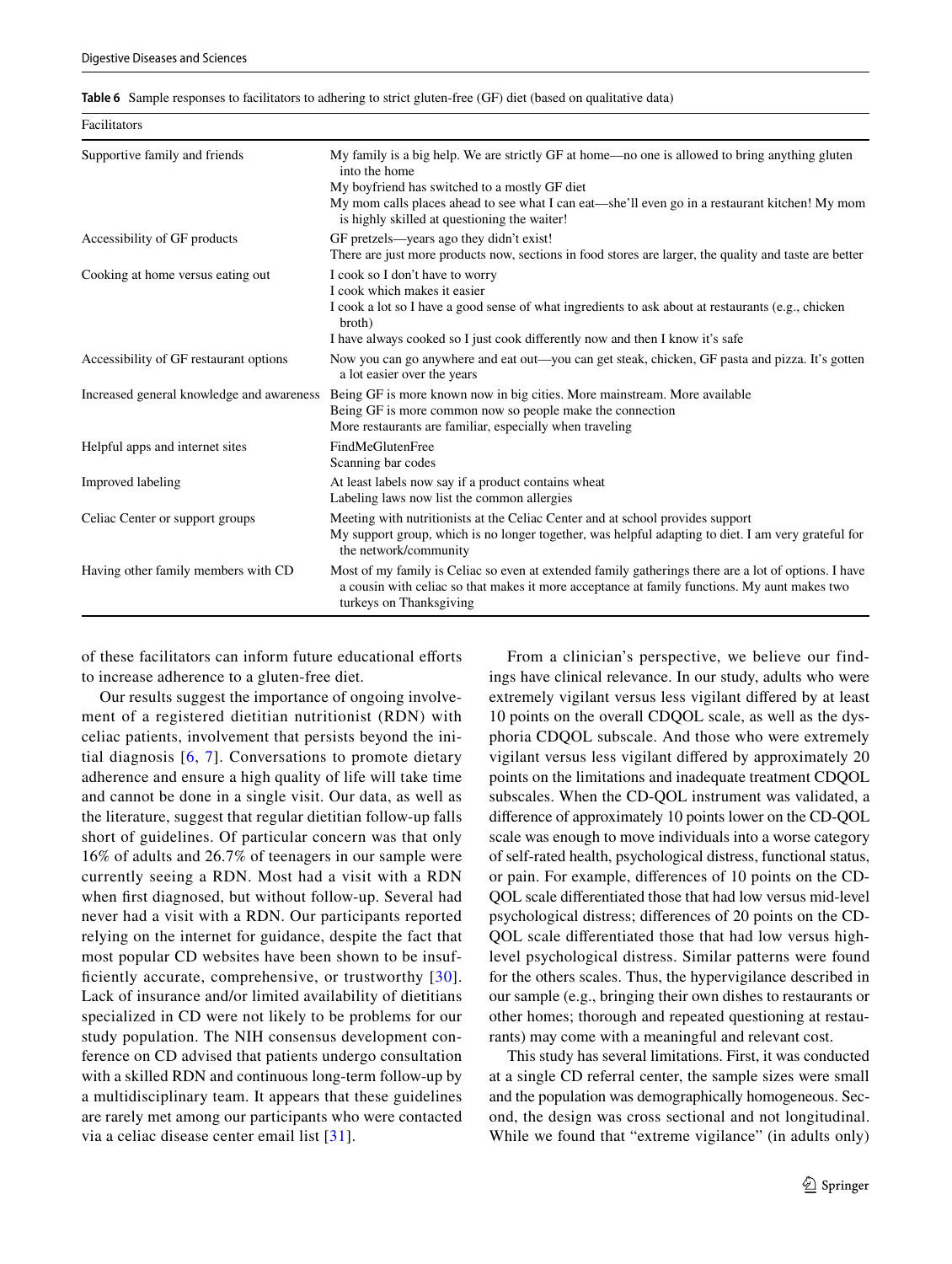and low energy (in adults and teens) were associated with lower CD-specifc QOL, we cannot say if "extreme vigilance" causes lower energy and QOL or if lower QOL and energy lead to extreme vigilance. We speculate that, in some individuals, extreme vigilance to a strict gluten-free diet may be creating anxiety and stress leading to a lower QOL. This anxiety and stress, may, in turn, lead to lack of sleep and even depression, which may lead to low energy levels or fatigue. The relationships need to be explored prospectively to determine the direction of causality. Third, our measure of energy level was limited to a single item on the CDAT. A more extensive questionnaire on symptoms would have been preferable. Fourth, vigilance was based on 24-h recalls which rely on participant's memory of what they ate and the precautions they took to avoid gluten. Thus, there was the potential for misclassifcation on level of vigilance. Finally, our exploration of barriers to and facilitators of maintaining a gluten-free diet were based on open-ended questions. Themes were overlapping and it is likely that diferent people were expressing the same idea, but with diferent choices of words. When considering the percentages reporting each theme, it must be kept in mind that study subjects were not given the opportunity to agree or disagree with each statement.

Our data illustrate the critical need to develop and evaluate nutrition education strategies that promote increased adherence to a gluten-free diet while, *at the same time*, taking care to maintain high QOL. Given the seriousness of poor adherence and psychological burden, it is surprising that there is so little research conducted on alternative approaches to improve gluten-free diet adherence and QOL. In fact, only fve behavioral intervention studies have been reported with CD patients  $[32-36]$  $[32-36]$  $[32-36]$  of which only one  $[35]$  $[35]$ targeted adherence and two targeted QOL [[34,](#page-10-24) [36\]](#page-10-22). Possible future directions would be to explore interventions that combine visits to a RDN (i.e., standard of care) with strategies designed to address barriers associated with eating out (e.g., portable gluten sensor monitoring or promotion of skills to combat the perception that gluten free is only a fad). Interventions that promote cooking skills could decrease reliance on eating out. Since over 80% of participants reported the importance of supportive friends and family, it is important to determine the impact of family-centered nutrition education when promoting dietary adherence. Ultimately, we need longitudinal studies to test the best level of dietary adherence that can avoid symptoms, intestinal damage, and long-term complications, yet maximize energy levels and quality of life for the celiac population. We also need to determine the signifcance of potential sources of cross-contamination for the risk of ingesting small quantities of gluten. Until then, we must advocate for a strict gluten-free diet with the caveat that, for some, such hypervigilance comes at a cost that needs to be supported and addressed.

#### **Conclusion**

In this prospective, cross-sectional study, we identified potential negative consequences of hypervigilance to a strict gluten-free diet for individuals with CD. Clinicians need to be aware of the importance of promoting both dietary adherence and quality of life. While patients must be encouraged to continue following a strict 100% gluten-free diet, we hope that our fndings highlight the importance of clinicians addressing both adherence to a strict gluten-free diet while concurrently addressing emotional and social well-being while caring for their patients with celiac disease. Our fndings suggest that there may be a cost to such hypervigilance and interventions that promote *both* strict adherence and maximize quality of life are urgently needed.

**Acknowledgments** Supported by the Provost Investment Fund at Teachers College Columbia University and in part by Columbia University's CTSA Grant No. UL1 TR000040 from NCATS/NIH.

**Author's contribution** RW, BL, AL, NR, and PG conceptualized and designed the study. JC and CA collected data and contributed to conceptualization of the qualitative analyses. PZ managed and analyzed the data. All authors (RW, BL, AL, PZ, NR, JC, CA, PG) reviewed and commented on multiple drafts of the manuscript, and all played a key role in the interpretation of study results.

**Funding** This study was funded by the Provost Investment Fund at Teachers College Columbia University and in part by Columbia University's CTSA Grant No. UL1 TR000040 from NCATS/NIH.

#### **Compliance with ethical standards**

**Conflicts of interest** RW, BL, AL, PZ, NR, JC, CA declare that they have no conficts of interest. PG serves on the Advisory board of ImmusanT, Cellimmune and ImmunogenX.

**Ethical approval** All procedures performed in this study involving human participants were in accordance with ethical standards of the institutional review boards at both Columbia University Medical Center and Teachers College, Columbia University and with the 1964 Helsinki Declaration and its later amendments or comparable ethical standards.

**Informed consent** Written informed consent was obtained from all individual participants included in the study.

## **References**

- <span id="page-9-0"></span>1. Green PHR, Krishnareddy S, Lebwohl B. Clinical manifestations of celiac disease. *Dig Dis*. 2015;33:137–140.
- <span id="page-9-1"></span>2. Abu Daya H, Lebwohl B, Lewis SK, et al. Celiac disease patients presenting with anemia have more severe disease than those presenting with diarrhea. *Clin Gastroenterol Hepatol*. 2013;11:1472–1477.
- <span id="page-9-2"></span>3. Rubio-Tapia A, Kyle RA, Kaplan EL, et al. Increased prevalence and mortality in undiagnosed celiac disease. *Gastroenterology*. 2009;137:88–93.